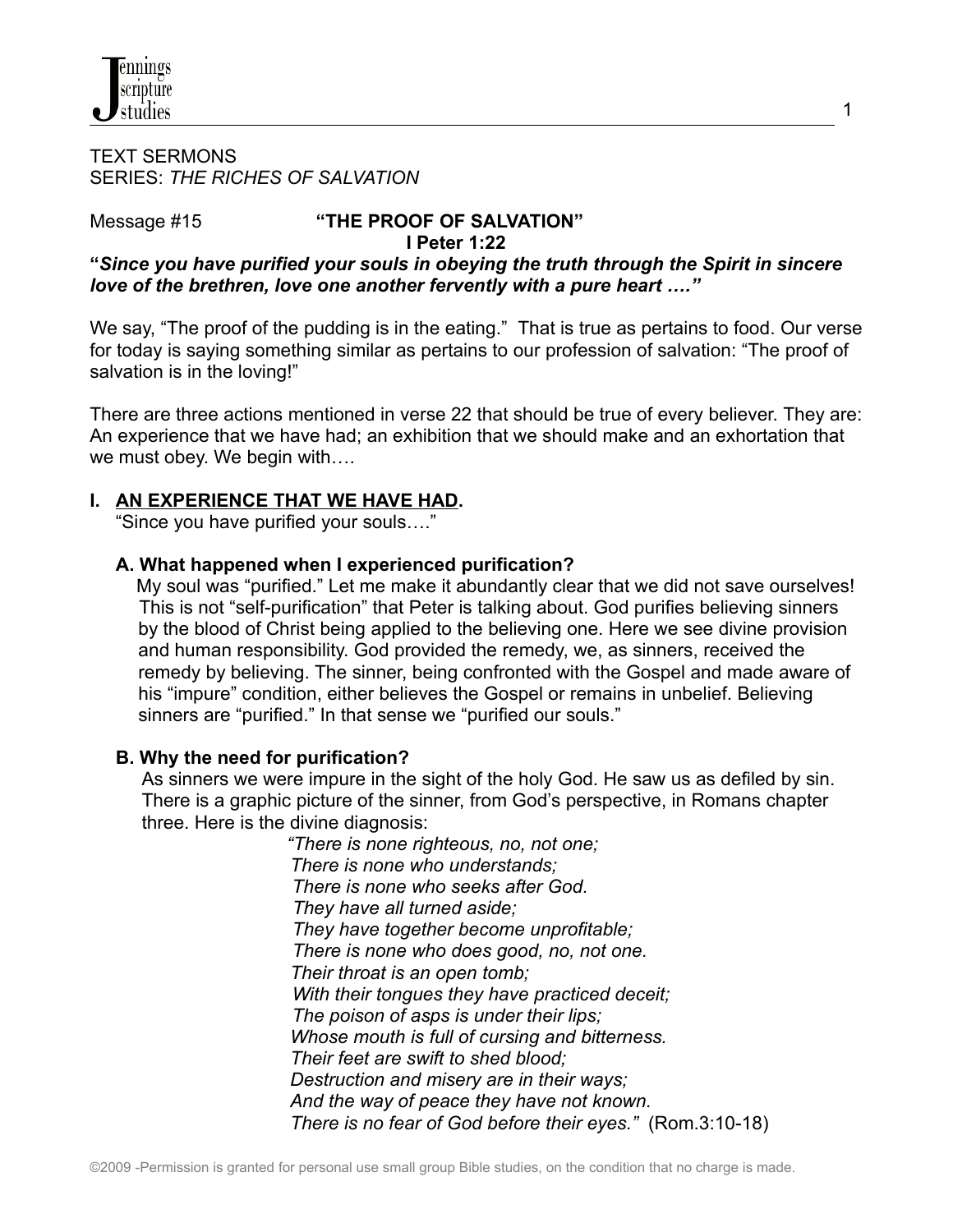

Please tell me, who or what on earth could remedy such a dire disease as that? Clearly, we see why we need to be "purified." Obviously, only God could effect a complete and permanent change in status of one so impure!

#### **C. When was purification experienced?**

"Since you have purified your souls in obeying the truth…."

When we obeyed the demands of the gospel, God purified us. When Peter states, "you have purified your souls in obeying the truth" he is saying that we were willing participants in the process by obeying the promptings of the Holy Spirit. God took the initiative and provided the remedy. When Paul and Silas told the jailer in Philippi to "Believe on the Lord Jesus Christ and you will be saved," (Acts 16:31) they were not instructing him to do something that he was incapable of doing. When sinners comply with the demands of the gospel and believe they are purified.

We did not do the "purifying" – we did the "obeying," the "believing." There are those all about us who have not "obeyed the gospel" for Paul states: "But they have not all obeyed the gospel. For Isaiah says, "LORD, who has believed our report?" So then faith comes by hearing, and hearing by the word of God." (Rom.10:16-17)

In II Thess.1:8 Paul speaks of the judgment coming upon those "who do not obey the gospel of our Lord Jesus Christ." In addition, Peter writes: "For the time has come for judgment to begin at the house of God; and if it begins with us first, what will be the end of those who do not obey the gospel of God?" (I Peter 4:17)

There are those who insist that the unsaved cannot obey the gospel demands. God would be unjust to judge persons who were commanded to "obey the gospel" but were incapable to do so. Having met the demands of the gospel by "obeying the truth" the believing sinner is purified. Being made pure is the work that God alone does: "He gave himself for us to redeem us from all wickedness and to purify for himself a people that are his very own, eager to do what is good." (Titus 2:14)

### **D. Who effected purification?**

"*through the Spirit"*

It is by the Holy Spirit, Who is the divine Agent, doing that internal, eternal work that only He can do, that we come to see our impurity before the Holy God; It is through the awakening ministry of the Holy Spirit, that the sinner, who is "dead in trespasses and sins," is convicted; It is the Holy Spirit Who imparts faith to the faithless; It is the Holy Spirit Who applies the cleansing blood of Jesus Christ to the believing sinner thus effecting purification: "Not by works of righteousness which we have done, but according to His mercy He saved us, through the washing of regeneration and renewing of the Holy Spirit" (Titus 3:5); It is the Holy Spirit Who imparts new life: "It is the Spirit who gives life; the flesh profits nothing." (John 6:63)

That is the experience that believers have had**.** We have been cleansed, we have been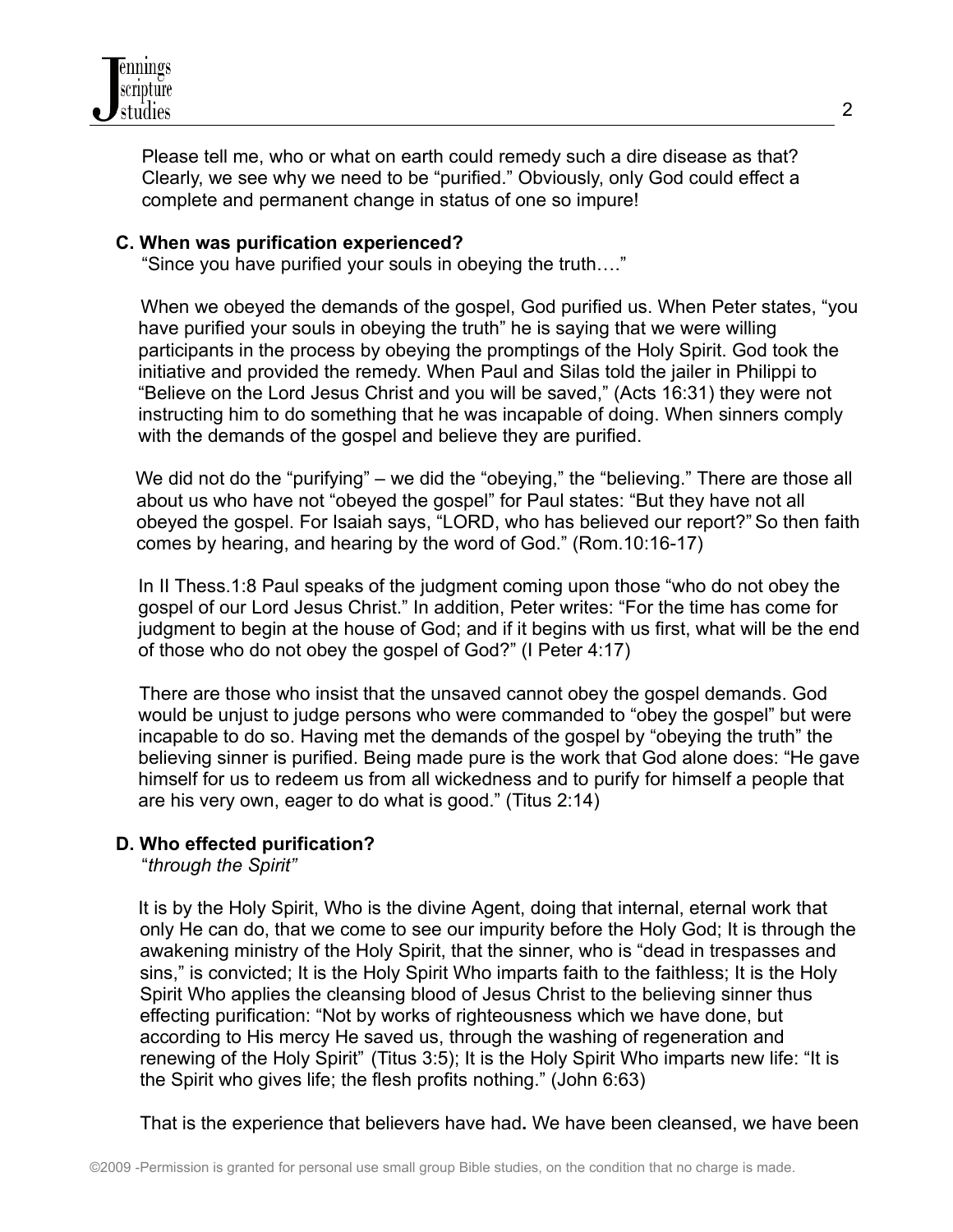changed from the inside out; we are new creations in Christ Jesus. That is past, that is history. Next comes the proof of our purification. Peter's complete statement, again, is: "Since you have purified your souls in obeying the truth through the Spirit in sincere love of the brethren, love one another fervently with a pure heart…." Notice the words, "sincere love of the brethren." Here is:

## **II. AN EXHIBITION THAT WE SHOULD MAKE.**

"sincere love of the brethren."

### **A. We are to exhibit our love for one another.**

The first proof that we have been purified from our former sinful state is that we love those who have had the same experience! There is a common bond that binds us together. Paul commends the Thessalonian believers for their exhibition of brotherly love in these words, "Concerning brotherly love you have no need that I should write to you, for you yourselves are taught by God to love one another; and indeed you do so toward all the brethren who are in all Macedonia. But we urge you, brethren, that you increase more and more." (I Thess. 4:9,10)

The dictionary defines an "exhibitionist" as: "One who has the tendency to call attention to oneself or to show off ones talents, skill, etc." The word is sometimes applied in a vulgar context. The dictionary adds: "A tendency to expose parts of the body that are conventionally concealed."

There is a legitimate "showing-off," an exhibit that we are encouraged to make and that is a "sincere love of the brethren." This is love for those in the faith family, blood-bought brothers and sisters in Christ. The phrase, "Love one another" occurs at lease a dozen times in the New Testament. In fact, it is a command. Listen to Jesus words, "A new command I give you: Love one another. As I have loved you, so you must Love one another. By this all men will know that you are my disciples, if you love one another." (John 13:34,35)

We are, by grace, made God-like in the sense that "the love of God has been poured out in our hearts by the Holy Spirit who was given to us." (Rom.5:5) "God is love"; we become loving: "Everyone who loves is born of God." (I Jn.4:7) As a branch in the True Vine we are to evidence the union in our relationships with the member branches. Charles Spurgeon commented: "Those who are made partakers of the divine nature will manifest their high and holy relationship in their intercourse with others." (Daily Devotions)

### **B. We are to exhibit our love for one another genuinely**.

Notice the words, "*sincere* love of the brethren." In the KJV It is "*unfeigned* love," that is, un-faked, non-hypocritical love. The love of which Peter speaks is the product of the Holy Spirit's indwelling. It is genuine, without pretense, not two-faced, and with no inner grudges harbored beneath an outer appearance of pleasant unity. This is love that is "without hypocrisy." (Rom. 12:9) A poet, unknown to me, penned these lines: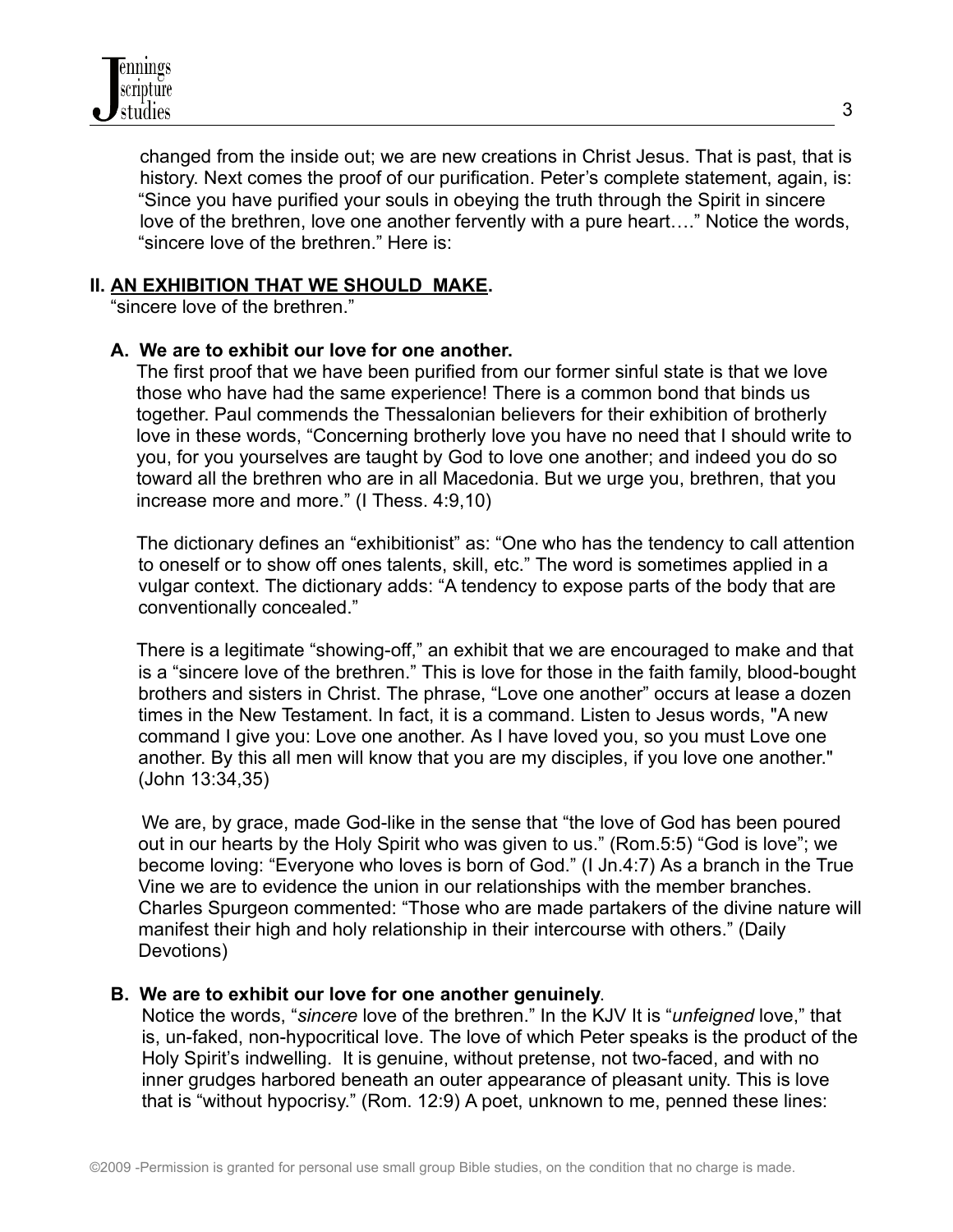"*To dwell above with the saints we love, Oh, that will be glory!" But to dwell below with the saints we know, That is a different story!"*

We hear much today about "raising the standard of living." There is another standard That needs to raised among Christians and that is the standard of loving!

We have seen "The Experience That We Have Had" and "The Exhibition We Need To Make" but there is one additional emphasis in the verse.

## **III. AN EXHORTATION THAT WE MUST OBEY.**

"*love one another fervently with a pure heart …."*

## **A**. **We are to love with a fervent heart.**

There are two different Greek words for "love" used in verse 22. One is in the statement, "sincere *love* of the brethren" and the other is in the statement, "*love* one another fervently."

Note the phrase, "in sincere *love* of the brethren" – the Greek word for *love* in this statement is from the root word "phileo" and it is the word from which the city of Philadelphia gets its name – it means "brotherly love."

However, the Greek word for love in the second instance is different from "phileo." It is the Greek word "agapaō," the verb form of "agape" which is divine love! The first phrase tells us to love as brothers love. The second tells us to love each other as God loves, that is fervently!

The one is fraternal love, the other supernal love. God-like love is that sacrificial love of God that moved Him to love us unconditionally and unbidden, setting His unbounded affection on the unlovely, unworthy and undone. His love is unlimited, unfailing and undying.

Fervent, God-like love:

- Serves others;
- Is giving;
- Thinks more of others than self;
- Loves to do for others:
- Is courteous and kind:
- Listens to others;
- Speaks positively about brothers and sisters in Christ;
- Sympathizes with the suffering and sorrowing;
- Is I Corinthians 13 love!

### **B. We are to love with a pure heart.**

"*love one another fervently with a pure heart …."*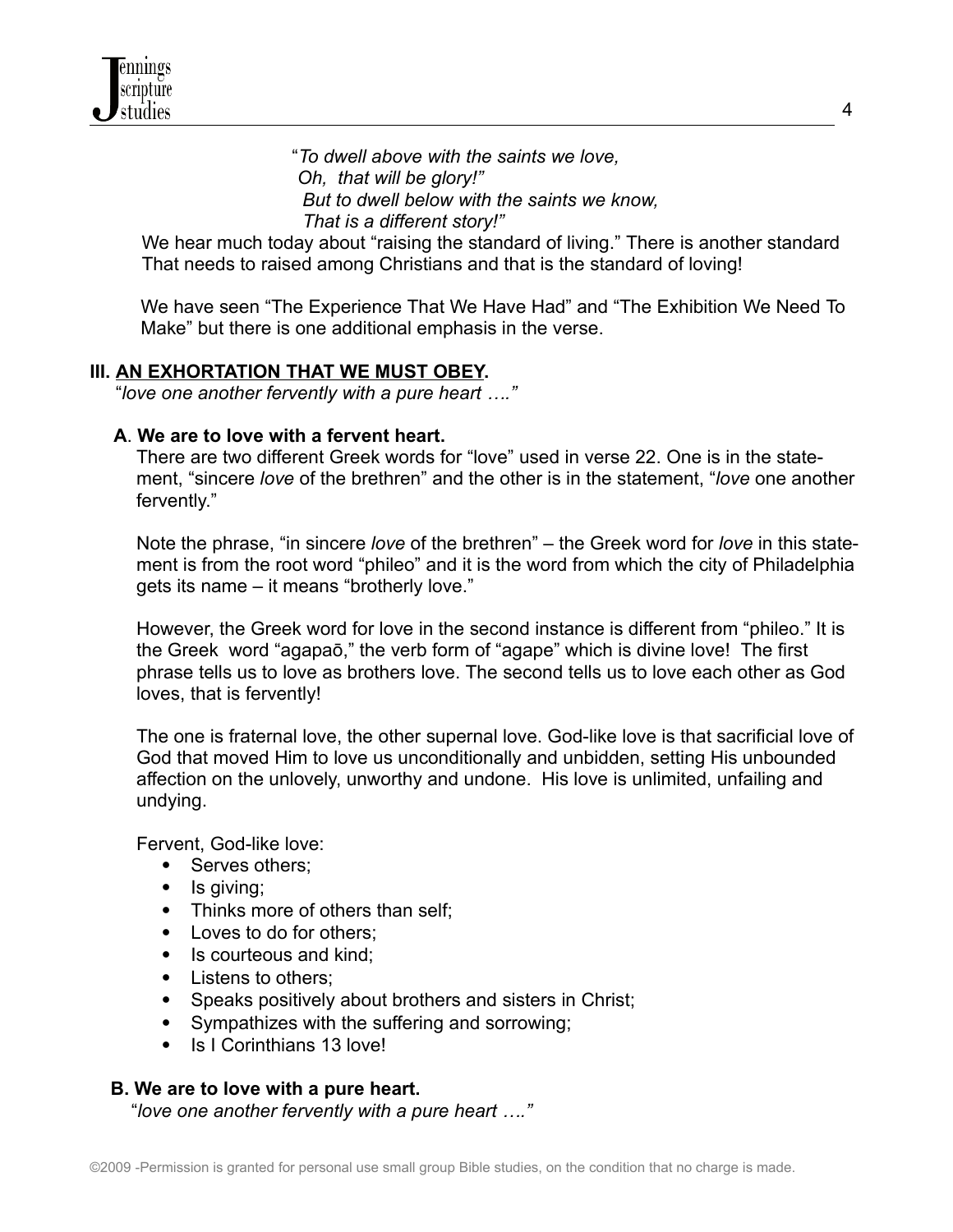We are to love out of pure motives; we are to love not with the desire to gain but love with the desire to give; we are to share what God shared with us. We are to love because "the love of God is shed abroad in our hearts by the Holy Ghost which is given unto us." (Rom.5:5) He has shed His love in our hearts so that we can spread His love to others! We are not to be reservoirs but conduits. He gave His love to us unselfishly; we are to give that same quality of love in the same manner. We grieve and quench the Holy Spirit, Who poured God's love into us, when we selfishly bottle it up within ourselves and do not pour it out on others.

# **SUMMATION**

So, what does God say to us in I Peter 1:22? He tells us about an **experience** that those who are born-again have had; He tells us about an **exhibition** that born-again ones should make and He tells us of an **exhortation** that we must obey.

## **CONCLUSION**

I conclude by asking a question that bothered me for a long time. It is this: "Why would our Heavenly Father tell us at least 12 times in the New Testament to "love one another"? After all, we're family aren't we? So, why all these reminders to love one another? Finally, I figured it out. You see, there are, at the very least, two reasons the Lord repeats the "love one another" emphasis so much:

*Reason # 1* - *we are saints who were sinners*! And we have the tendency to revert to acting like sinners rather than saints. Therefore, the repeated reminders to "love one another."

*Reason #* 2 – and this, I believe is the primary reason God emphasizes the need for us to love one another, and that is that *there are sinners who are not yet saints!*

We have the tendency to forget our mission in the world. That mission is to be "the light of the world" – to let love shine so that sinners will come to Jesus and become saints. That is what Jesus said in the following words: "A new command I give you: Love one another. As I have loved you, so you must love one another. By this all men will know that you are my disciples, if you love one another." (John 13:34,35)

And again, in His high priestly prayer He prayed, "May they be brought to complete unity to let the world know that you sent me and have loved them even as you have loved me." (John 17:23)

Notice that this command to "love one another" isn't a command to love the unsaved. It is the command to love one another so that the unsaved can see what it means to be a disciple of Jesus Christ.

We can spend our energies, our prayers, our time, our money loving the unsaved, but if they don't see love among Christians why would they want to become a part of God's family?